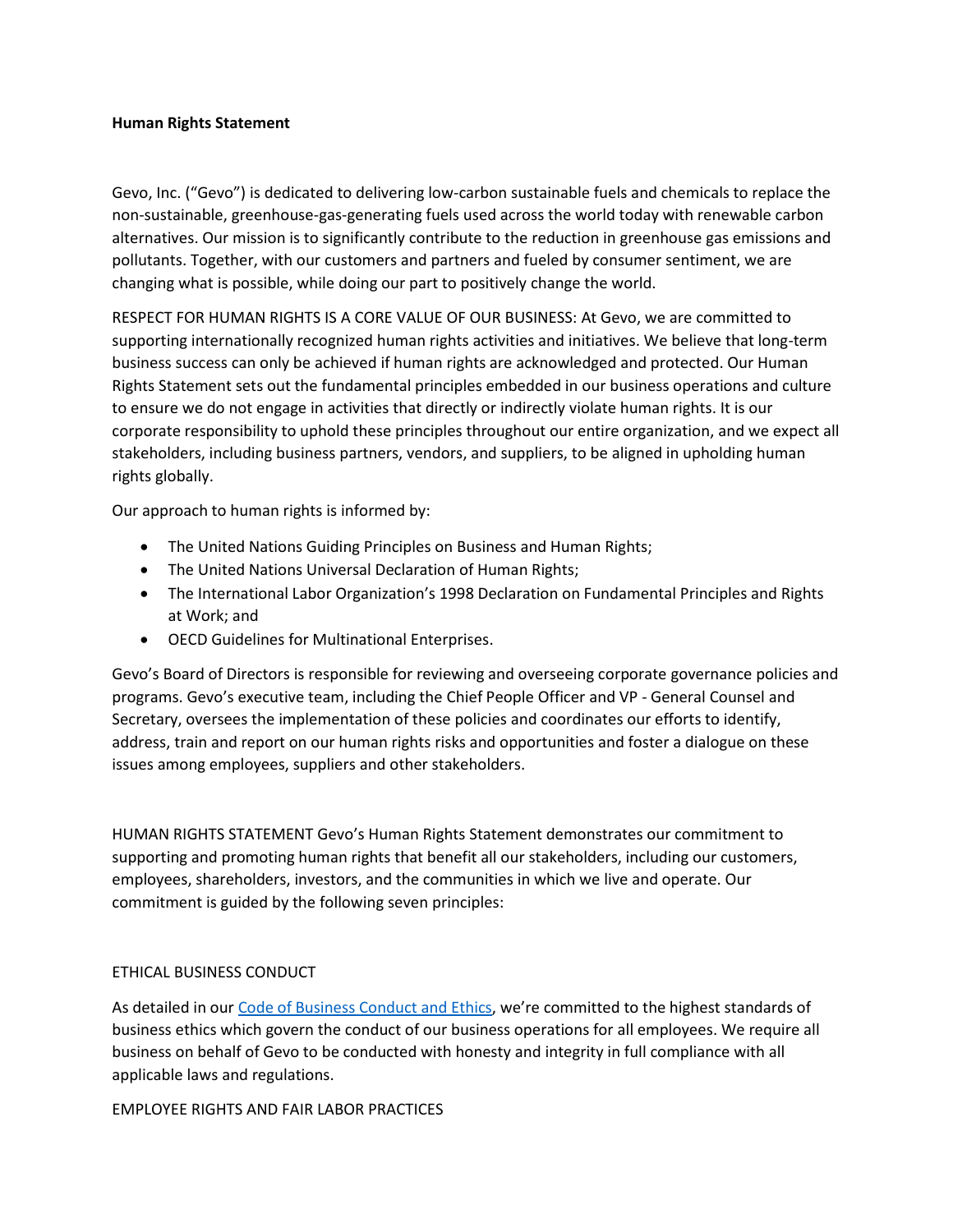We believe all our employees deserve to be treated with integrity and respect. Therefore, we promote a work environment of transparency and trust. We compensate our employees competitively and operate in compliance with applicable wage, work hours, overtime and benefits laws and international labor standards.

## DIVERSITY AND INCLUSION

We support and encourage diversity and inclusion within our business and the organizations with which we do business by maintaining workplaces that are free from discrimination or harassment on the basis of race, sex, color, national or social origin, ethnicity, religion, age, disability, sexual orientation, gender identification or expression, political opinion or any other status protected by applicable law. We are committed to the protection of women's rights. We're committed to providing equal opportunities for all employees, eliminating all discriminatory practices, and promoting a work environment that is free from harassment, violence, and intimidation. For more information on Gevo's diversity initiatives, please review our Commitment to Diversity and Inclusion.

### SAFE AND HEALTHY WORKPLACE

Our policy is to provide and maintain a safe, healthy, and productive workplace for all our employees that complies with all applicable laws, regulations, and internal policies. For more information on Gevo's health and safety initiatives, please review our Commitment to Workplace Health and Safety.

### ENVIRONMENT

Gevo is dedicated to delivering low-carbon sustainable fuels and chemicals to replace the nonsustainable, greenhouse-gas-generating fuels used across the world today with renewable carbon alternatives.

We are designing our Net-Zero plants to be completely off the grid with power being provided through wind, renewable natural gas, and other renewable energy sources.

Everyone deserves a healthy environment without the climate changes caused by global warming and clean air to breathe.

### CLEAN WATER IS A FUNDAMENTAL HUMAN RIGHT

Gevo supports the United Nations General Assembly Resolution 64/92 which recognizes the human right to water and sanitation and acknowledges that clean drinking water and sanitation are essential to the realization of all human right. We seek to minimize the utilization of fresh water in our processes and recycle the majority of that water. We provide clean water and sanitation to our employees and visitors at all of our sites.

### FORCED LABOR AND HUMAN TRAFFICKING

We're committed to preventing and prohibiting forced labor of any kind, including all forms of modernday slavery or human trafficking.

CHILD LABOR